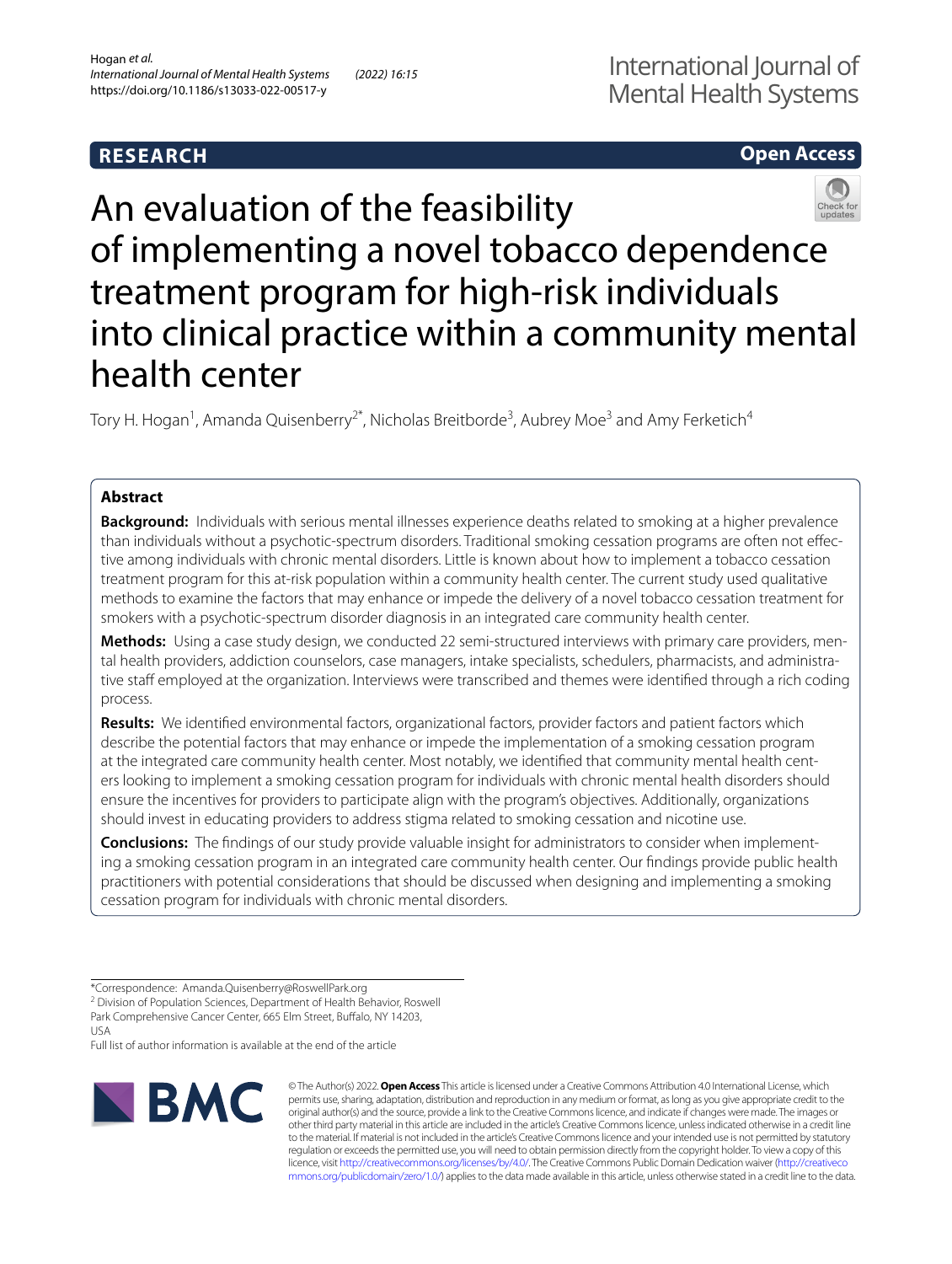**Keywords:** Health care professionals, Community mental health centers, Mental health, Tobacco treatment, Tobacco cessation, Qualitative study, Psychotic-spectrum disorders, Schizophrenia, Implementation science, Feasibility

# **Introduction**

Compared to the general population, individuals with psychotic-spectrum disorders, such as schizophrenia and mood disorders with psychotic features, die approximately 15–20 years earlier than the general population [[1\]](#page-9-0), with an estimated 53% of these deaths due to smoking [[2](#page-9-1), [3](#page-9-2)]. About two-thirds of individuals with schizophrenia smoke, and less than 10% of ever-smokers with serious mental illness have quit, compared to almost 55% of ever-smokers in the general population  $[4-6]$  $[4-6]$  $[4-6]$ . As a result, this population is a priority population for efective tobacco cessation programs [\[7\]](#page-9-5). Community mental health centers are the ideal care site for tobacco cessation programs for individuals with psychotic-spectrum disorders, as they frequent these centers and there are providers in these settings who can appropriately monitor interventions and potential pharmacological side efects [[8\]](#page-9-6). Patients with severe mental health illnesses who are seen at community mental health centers are less likely to be provided tobacco cessation programs, and these organizations struggle to implement tobacco cessation programs [[9,](#page-9-7) [10\]](#page-9-8). When implementing tobacco cessation programs for the entire population served within community mental health centers, organizations face a multitude of barriers which include providers' beliefs regarding patient's lack of interest, belief that carrying out smoking cessation during patient visits will take up too much time, feeling there are too many demands already on staf to implement new programs, and a multitude of negative attitudes toward smoking cessation and whether or not it should be prioritized within the care setting [[9,](#page-9-7) [11](#page-9-9)].

Deficits in cognitive functioning are the most frequently experienced mental health symptoms for individuals with psychotic-spectrum disorders, and the elevated rates of smoking in this population may stem [[12\]](#page-9-10), in part, from the positive efects of nicotine on cognitive function [[13–](#page-9-11)[15](#page-9-12)]. Traditional cessation programs do not address deficits in cognitive functioning-a factor that may contribute to the lack of efectiveness of these interventions among individuals with psychotic-spectrum disorders who smoke  $[16]$  $[16]$ . Outside of the smoking cessation literature, metacognitive remediation therapy (MCR)–an intervention providing clinician-delivered metacognitive skill development exercises that are mastered via practice using computerized exercises [\[16,](#page-9-13) [17\]](#page-9-14) –has been shown to be efective in improving cognitive functioning for individuals with psychotic-spectrum disorders. Psychotic spectrum disorders include schizophrenia, schizophreniform disorder, schizoafective disorder, or bipolar disorder with psychotic symptoms. [[18,](#page-9-15) [19\]](#page-9-16).

Drawing on these results, we developed a 12-week combination therapy that included traditional pharmacological treatment for smoking cessation (i.e., bupropion, varenicline, or nicotine replacement therapy) and a modifed version of MCR [metacognitive remediation to quit (MCR-Q)] that is designed to promote development of skills and strategies to address specifc real-world situations related to quitting smoking. In an open trial of MCR-Q, individuals with psychotic-spectrum disorders who smoke experienced reductions in nicotine dependency over the course of the intervention that were sustained six weeks after the completion of treatment [\[20\]](#page-9-17).

For an efective smoking cessation program to have an impact, it must be easily incorporated into clinical practice. Barriers and facilitators to implementing tobacco dependence treatment in mental health and substance use treatment programs have been reported  $[21-25]$  $[21-25]$  $[21-25]$ ; however, most of these investigations occurred in substance abuse treatment centers or are programs which do not address the unique tobacco cessation and health needs of individuals with psychotic-spectrum disorders. Little is known about the *feasibility* of implementing a tobacco dependence treatment program into integrated community health centers, which focus simultaneously on treatment of mental health, chemical dependency, and primary care, as well as provide employment and homelessness services. In addition, community health centers receive funding from multiple agencies and state and federal programming, making the management of such organizations complex. The little information that is available comes from facilities that specifcally treat veterans [[23,](#page-9-20) [25\]](#page-9-19), who are a special population in their own right and have a unique service billing structure through the Department of Veterans Afairs.

Our public health system in the United States relies signifcantly on community health centers to provide primary care and mental health services to some of the most vulnerable populations in our society. More research exploring the implementation and feasibility of clinical care programs on our vulnerable populations will provide managers and administrators with guidance to facilitate the appropriate treatments for their clients. The purpose of this study was to explore the feasibility of implementing our combination tobacco cessation treatment for smokers with a psychotic disorder diagnosis in an integrated care community health center setting. Using a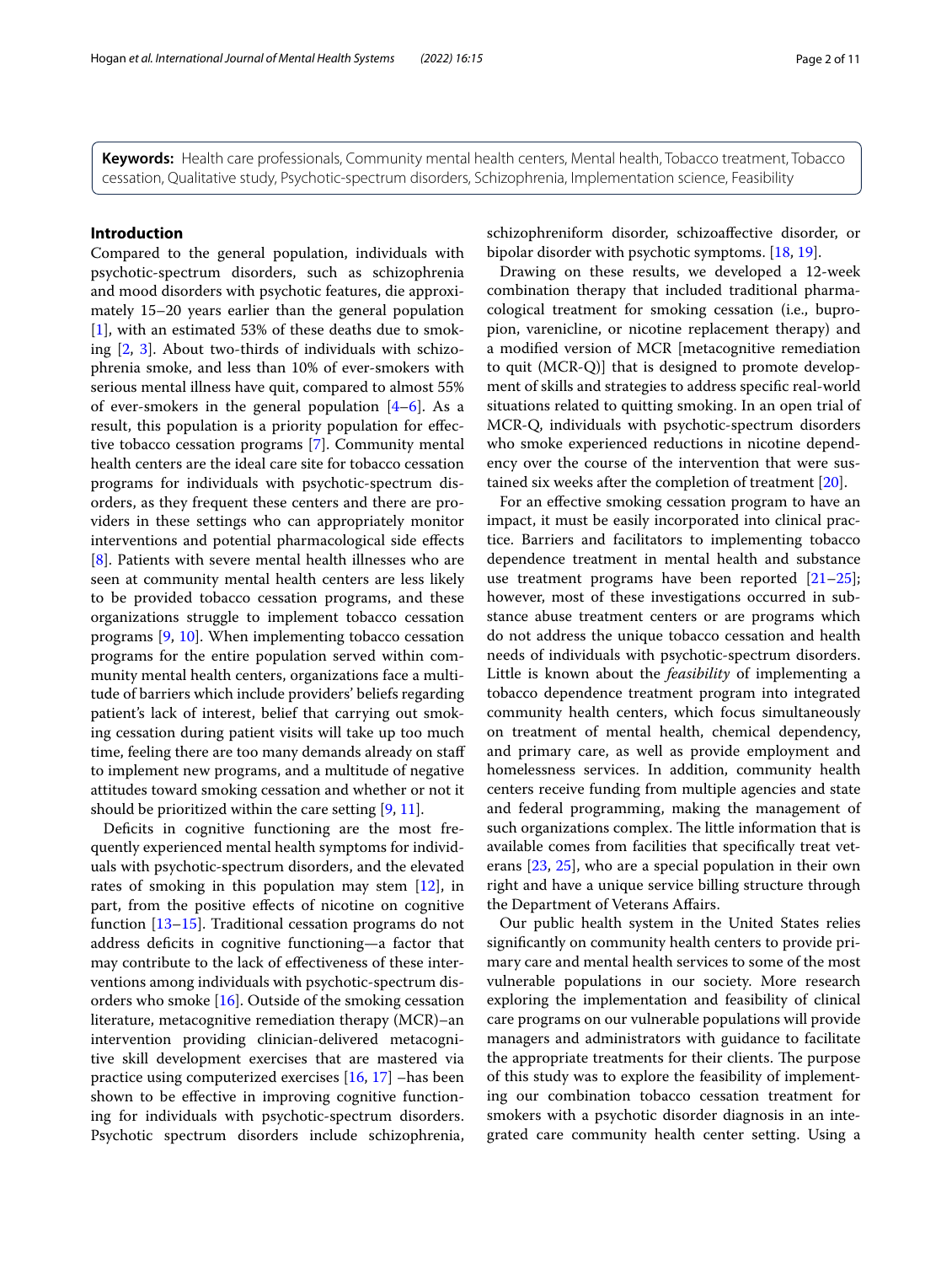qualitative case study design approach, we interviewed employees in an integrated care community health center and identifed potential barriers and facilitators to implementing the novel MCR-Q program into clinical care. The findings provide valuable insight for managers and administrators regarding the implementation of a smoking cessation program in an integrated care community health center.

# **Methods**

We used a case study design to explore the feasibility of implementing of our combination tobacco cessation treatment for smokers with a psychotic disorder diagnosis in an integrated care community health center setting. A case study design was chosen because it lends itself to understanding and capturing how interventions are implemented on the ground and explaining the complexities of a phenomenon in everyday contexts.

# **Setting**

The MCR-Q intervention was implemented at a community healthcare organization serving four counties in central Ohio. In Ohio, 20.5% of adults smoke, which is above the national average of 16.1, making smoking cessation an important public health initiative for community leaders and policy makers  $[26]$ . This particular organization was selected, in part, because it is a comprehensive provider of mental health, addiction treatment, primary care, dental services, pharmacy management, homelessness programs, and vocational training. The majority of clients are either experiencing homelessness or other forms of housing insecurity, and have major mental health and addiction needs. To meet the complex needs of its clients, the organization employs a wide variety of care providers, such as physicians, nurse practitioners, licensed social workers, case managers, psychiatrists, pharmacists, and clinical psychologists, who work interprofessionally to serve the needs of their community. Moreover, this organization provides a wide range of mental health, primary care, employment, and homelessness services to over 8000 adults who have a range of mental health disorders, including over 1000 with one of the psychotic-spectrum disorder diagnoses that we targeted in our smoking cessation program. Thus, it is truly an integrated physical and behavioral health setting built on the patient-centered medical home model  $[27]$  $[27]$ . The primary care services are provided at the organization's Federally Qualifed Health Center (FQHC).

The organization supports smoking cessation and felt strongly that their clients would beneft from evidencebased tobacco cessation programs that are efective among individuals who experience severe mental health disorders, which were prevalent among their client population. Prior to the study, primary care providers counseled smokers to quit and wrote prescriptions for cessation pharmacotherapy when appropriate. Additional services had been a struggle to adopt within the organization, as the current fnancial model made other counseling services and support groups unfeasible. Lastly, the organization had recently adopted a tobacco-free policy that included employees committing to be tobacco free. Employees who used tobacco were offered tobacco cessation programs through the organization's insurance plan.

The foundation of the smoking cessation program is MCR, but it was tailored to promote quitting smoking (MCR-Q). Across the 12-session intervention, individuals participate in therapist-delivered metacognitive skills development exercises designed to facilitate improved knowledge and regulation of skills applied during completion of activities requiring the use of working memory, sustained attention, and behavioral disinhibition—three cognitive domains repeatedly linked to tobacco use [\[21](#page-9-18)]. Moreover, participants receive training in addressing intervening factors that may hinder a person's ability to efectively apply these skills in real-life settings (i.e., emotion dysregulation, arousal dysregulation, and low motivation/self-efficacy). These skills are practiced in-session using computerized training exercises (Bracy, 2012) that require the use of these three cognitive skills to facilitate mastery. Conversations linking these skills to specifc aspects of smoking cessation are included in each session to facilitate application of these skills to participants' real-world smoking cessation activities. For example, utilizing a timed task that participants often report elicits increased autonomic arousal, participants have the opportunity to practice skills (e.g., diaphragmatic breathing) to cope with uncomfortable physiological sensations that may occur during smoking cessation attempts. Consistent with clinical guidelines for tobacco dependence treatment [\[22](#page-9-23)], these psychotherapeutic activities are complimented with concurrent participation in smoking cessation pharmacotherapy in the form of bupropion, varenicline, or nicotine replacement therapy.

## **Interview procedures**

The current interview sub-study was approved by the Institutional Review Board of the Ohio Department of Health. Interviews were conducted by one investigator THH using a face-to-face format at the organization's office where the cessation program was offered. To minimize the burden on participants, interviews lasted approximately 30 min and participants received a \$20 gift card. We developed a semi-structured interview guide (provided in Additional fle [1\)](#page-8-0) that assessed perceptions of barriers and facilitators of implementing the program within the organization. Interviews were digitally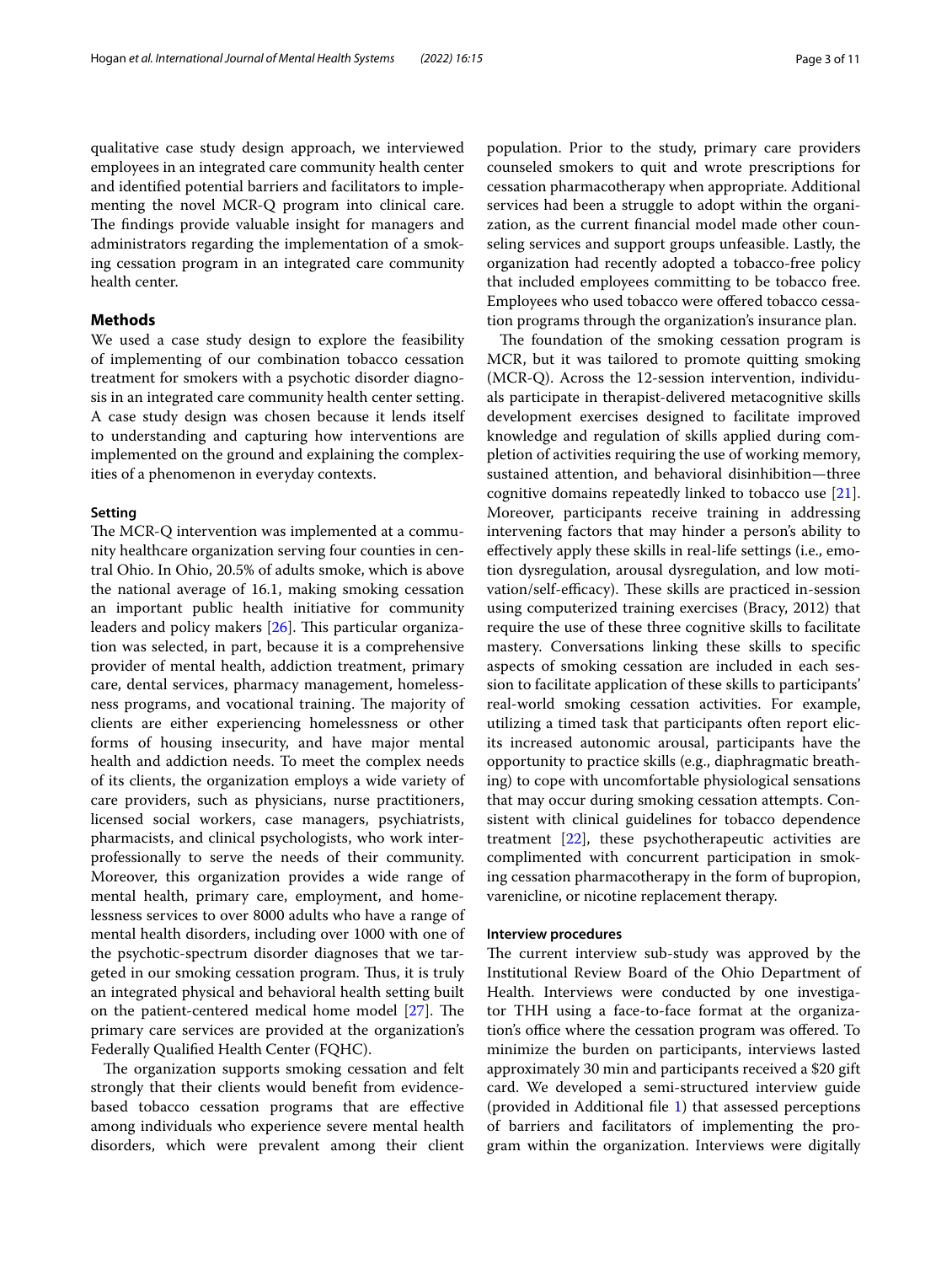recorded and then transcribed by three undergraduate students.

#### **Participants and recruitment**

Using purposeful sampling [[28](#page-9-24)], we interviewed primary care providers, mental health providers, addiction counselors, case managers, intake specialists, schedulers, pharmacists, and administrative staf at the organization. We selected this sampling approach because of its ability to identify participants who share the same experience of a central phenomenon of interest  $[28]$  $[28]$ . This enabled us to identify participants who would contribute to a shared understanding of the organizational context for implementing a tobacco cessation program for individuals.

Potential interviewees were identifed in two ways: First, the organization's leadership, along with the intervention therapy team leadership, developed a list of roles/titles in the organization that would be able to speak to a wide array of topics regarding the implementation of a novel tobacco cessation program. The research team wrote a recruitment email, which explained the goals and objectives of the study to the organization's leadership team. The leadership team sent a recruitment email to all potential employees using their internal e-mail system. Individuals responded to the email and directly scheduled their interview with the study interviewer THH. Based on input from the intervention leadership, the lead qualitative evaluator THH and the organization leadership team, the following individuals were purposefully recruited: individuals who worked in roles within the organization related to tobacco cessation (e.g., nurses, physicians, advanced practice providers), worked with clients who may utilize tobacco cessation services (e.g., case managers, counselors), or were in administrative positions that could provide insight into the organization's ability to implement the program and manage the patient processes (e.g.., scheduling). Additionally, two weeks after the initial recruitment email was sent, the lead qualitative investigator followed up the intervention therapy leadership team and showed the team a list of titles of participants which had participated or were scheduled to participate. Together, the group brainstormed additional individuals from the organization who had not yet responded to the frst recruitment e-mail, and we sent an additional recruitment email directly to this list of individuals. This ensured we had adequately sampled participants who could address the complexity related to the clinical and administrative needs related to implementing the MCR-Q program in the organization. Questions related to the program were asked, including resources available, barriers, fnancial impact, training of staff, and staff attitudes towards a new tobacco cessation program.

We conducted interviews prior to the start and at the end of the MCR-Q program. A total of 22 interviews were conducted and were deemed appropriate because the study had reached saturation  $[29]$ . The final interview sample included three case managers, two nurse practitioners, two therapists, two team leaders, two residential specialists, two cognitive enhancement therapy workers, one pharmacist, one primary care physician, one residential program manager, one intake coordinator, one receptionist, one assistant clinical director, one clerk, one recovery guide, and one social worker. Considering the pharmacological intervention component of the MCR-Q intervention, and the importance of gaining the clinical perspective, we specifcally note that a majority of the clinical team who would be responsible for providing medication management within the primary care setting of the organization participated in the study. Our interview guide did not ask participants if they were smokers, but during the semi-structured interviews, 14 participants voluntarily shared that they did not "smoke cigarettes" or "smoke", and two reported that they had recently quit smoking. We anticipated further sampling after our initial coding; however, the interviews were consistent and similar in themes, and we were hearing the same comments among participants. Therefore, we believe we had met saturation  $[30]$ . This study was approved by the Ohio Department of Health Institutional Review Board.

Prior to analyzing the data, a team of three students transcribed the interviews. After each student transcribed an interview, a diferent student reviewed the transcript and audio fle for inaccuracies using a protocol developed by the frst author.

As suggested by Creswell [\[29](#page-9-25)], the analysis proceeded through the following steps: (1) preliminary examination of the data where the primary author reviewed the transcribed interviews and took notes; (2) coding each interview within each case; (3) using the codes to develop themes and sub-themes; (4) verifying the themes and sub-themes with other members of the research team; (5) connecting and inter-relating themes; and (6) constructing a case study table consisting of themes, sub-themes, and illustrative quotes for each case. Our results are reported in a rich description of each theme, explaining examples as well as supporting each theme with illustra-tive quotes which are outlined in the Table [1](#page-4-0). The data verifcation process included confrming the interviewer's understanding of the interviewee's response by summarizing and paraphrasing throughout the interview [\[31](#page-9-27)], crafting rich descriptions of the interviews, and confrming information from the interviews with MCR-Q team members.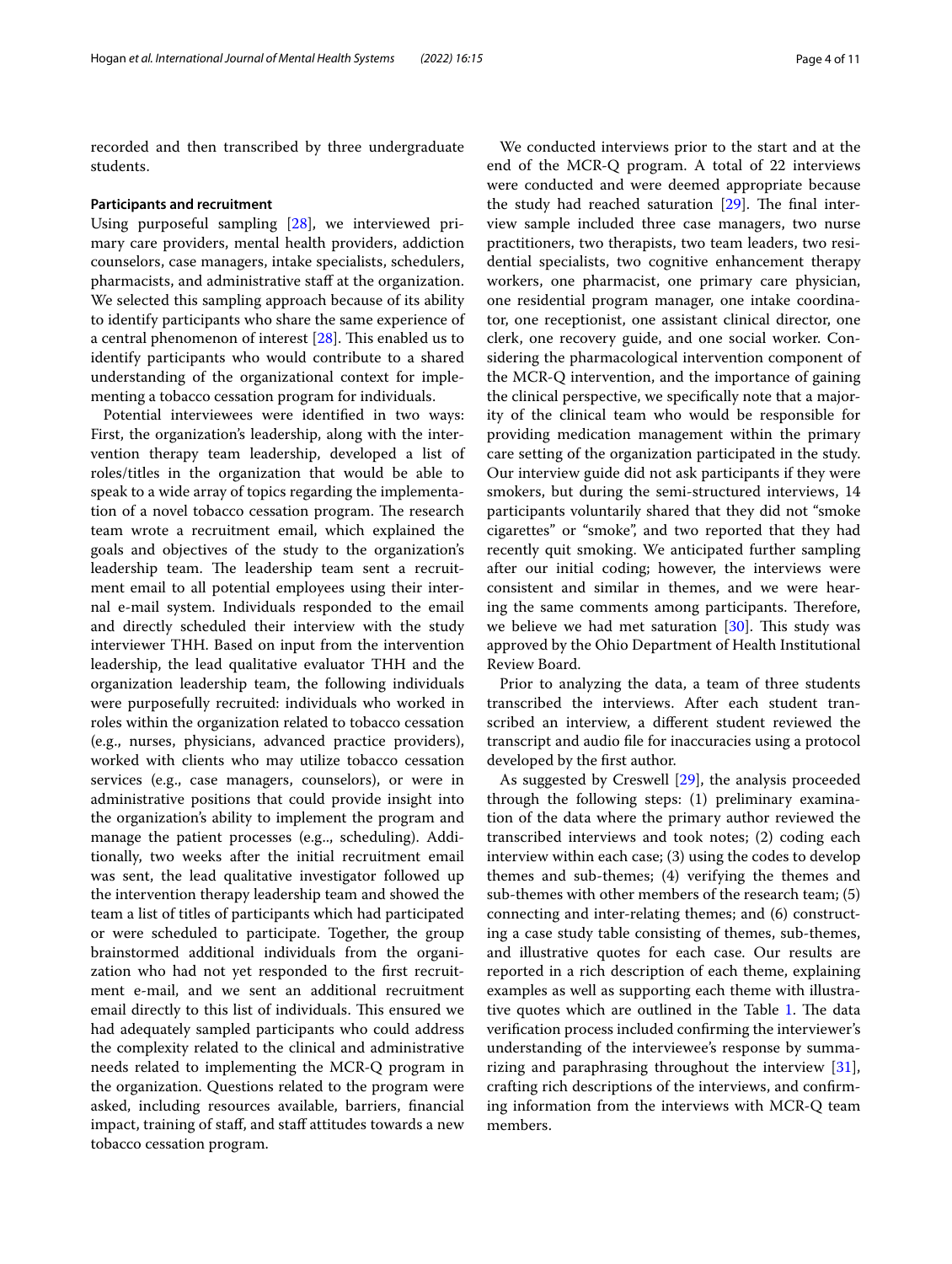<span id="page-4-0"></span>

| J |
|---|
|   |
|   |
| l |
|   |
| í |
|   |
|   |
|   |
| i |
|   |
| Ï |
|   |
|   |
| l |
|   |
|   |
|   |
|   |
|   |
|   |

| Table 1 Themes and sub-themes                            |                                                                                                                                                                                                                |                                                                                                                                                                                                                                                                                                                                                                     |
|----------------------------------------------------------|----------------------------------------------------------------------------------------------------------------------------------------------------------------------------------------------------------------|---------------------------------------------------------------------------------------------------------------------------------------------------------------------------------------------------------------------------------------------------------------------------------------------------------------------------------------------------------------------|
| Theme                                                    | Description                                                                                                                                                                                                    | Example quotation                                                                                                                                                                                                                                                                                                                                                   |
| Reimbursement Mechanism                                  | based on whether they can receive reimbursement for MCR-Q<br>The organization's ability to implement the program will be                                                                                       | 'It's difficult because [we're an] FQHC so um you know HRSA really<br>decides what we do with our money."                                                                                                                                                                                                                                                           |
| Organizational issues                                    |                                                                                                                                                                                                                |                                                                                                                                                                                                                                                                                                                                                                     |
| Multi-disciplinary provider teams                        | Health and Addiction Services), which is conducive to a smoking<br>cessation program which requires a combination of medication<br>The organization has multi-disciplinary teams (FQHC & Mental<br>and therapy | we have going first would be a good place to do it, cause we have<br>'Okay. Well we already have a lot of integration between the two<br>sides. You know they were behavioral health for a long time and<br>then they added primary care later. Um, so probably things that<br>ike a whole integrated team that we have, approach with our<br>patients."            |
| Aligning the human resource incentive program with MCR-Q | productivity throughout with the exception of the primary care<br>clinic and the program would need to align with this incentive<br>The organization utilizes productivity hours to measure staff<br>structure | "I think XXXXX [Organization name] would really have to say hey<br>give you this much productivity for it. A lot of it depends on the<br>this is what we're gonna do for you if you do this. We're gonna<br>productivity that's gonna come out of this for the people."                                                                                             |
| Provider behaviors                                       |                                                                                                                                                                                                                |                                                                                                                                                                                                                                                                                                                                                                     |
| Lack of time                                             | Team members expressed a lack of time or resources to making<br>smoking cessation a priority                                                                                                                   | "I think you know, um, the challenge would be the case workers<br>saying, this is one more thing I have to do. That would be a big<br>one."                                                                                                                                                                                                                         |
| Buy In/attitudes of providers and/or team members        | incorporate the program, and varying attitudes toward adopting<br>Various team members have different levels of willingness to<br>this new program                                                             | "Yeah. But with the therapists you know I think most enjoy learn-<br>ing and trying out new things so."                                                                                                                                                                                                                                                             |
| Provider prescribing behaviors                           | Getting providers who prescribe to change behaviors to incorpo-<br>rate potential side effects/interactions with smoking cessation<br>drugs                                                                    | Bubenorphine to please be willing to adjust the psychiatric meds<br>"Um but help them understand that when they're prescribing<br>if they have a client in the smoking cessation program under<br>as best able to support the program."                                                                                                                             |
| Client concerns                                          |                                                                                                                                                                                                                |                                                                                                                                                                                                                                                                                                                                                                     |
| Motivation to quit smoking                               | Getting clients to be motivated to have an intention to quit                                                                                                                                                   | "So, I think it's-it'll be difficult to try to get them to understand<br>that they really need, you know, to stop smoking."                                                                                                                                                                                                                                         |
| Competing client social needs and priorities             | Due to complex social needs (housing, transportation) of the<br>clients, smoking cessation may not be feasible or the most<br>appropriate need to address during clinic interactions                           | under a bridge it's probably going to be hard to stop smoking too."<br>mindful of that. Uh they have a lot of barriers you know whatever<br>their trying to do. Um you know a lot of our people are homeless<br>"I've always said it's hard to stop drinking when you're sleeping<br>Just our population can be difficult and you know just being<br>who come here" |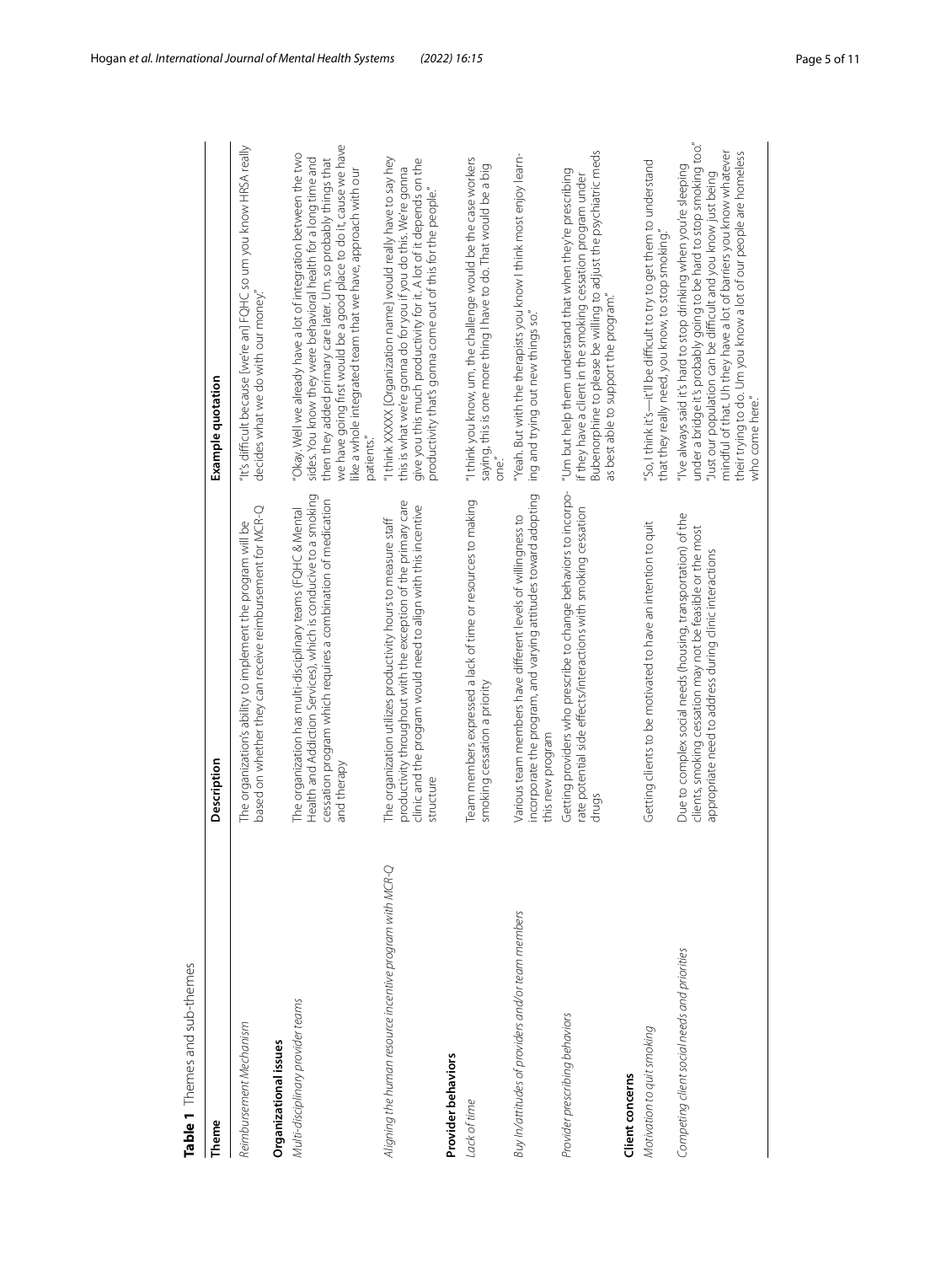# **Results**

Through our analyses, we identified 4 themes: *reimbursement mechanisms, organizational issues*, *provider behaviors,* and *client concerns*. Within these, we identifed 8 sub-themes. Table [1](#page-4-0) contains the themes and any sub-themes that emerged from the interviews, along with illustrative quotes. In the next few sections, we describe our assessment of the issues that are important to consider and understand when implementing the MCR-Q program into clinical practice.

# **Theme 1: reimbursement mechanisms**

This theme describes issues related to being able to receive reimbursement for components of the MCR-Q program. Participants stated that the organization's ability to implement a program was based on whether they could receive reimbursement for MCR-Q, and the specific components involved. This was described by participants as both a potential facilitator or barrier to implementing the MCR-Q program. As an FQHC, the organization relies primarily on Medicaid and Health Resources and Services Administration (HRSA) funding mechanisms which have specifc billing requirements. Activities which can be billed for are easier to adopt into practice in the organization. Activities which are not able to be billed for are a struggle to adopt into practice in the organization. At the time of the interviews, the research team was able to confrm that the activities of the program would meet the requirements of the tobacco cessation programs for these reimbursement mechanisms. HRSA provides funding for the primary care center within the comprehensive care clinic. Medicaid reimburses for the addiction and behavioral health services ofered at the comprehensive care clinic. When evaluating the feasibility of the MCR-Q program, the ability to be reimbursed is a signifcant consideration that participants described.

# **Theme 2: organizational issues**

This theme describes issues related to how the organization operates that are important to consider when evaluating the feasibility of the MCR-Q program. Two sub-themes, *aligning the human resource incentive programs with MCR-Q* and *multi-disciplinary provider teams* are included in this theme.

*Sub-Theme 1: aligning the human resource incentive programs with MCR-Q* describes the importance of the MCR-Q program being included in the organization's employee work incentive program. Participants explained that the organization utilizes productivity hours as the basis for salary and compensation for many employees. Employees must track productivity hours for services they provide to clients. For example, when a therapist spends one hour leading a group therapy session, they receive one productivity hour. Each staff member has a goal for monthly productivity hours, and upon meeting each monthly goal, they receive additional compensation. Employees would need to be able to receive productivity hours for their efforts related to the MCR-Q therapy program for the program to be successful at their organization. Some participants stated that if employees could not receive productivity hours for the MCR-Q program, then the program would most likely not be successful.

*Sub-Theme 2, multi-disciplinary provider teams describes* how the organization has multi-disciplinary teams which are comprised of primary care, mental health, and addiction services providers which is an amenable structure for the MCR-Q program and the multi-disciplinary clinicians needed to implement such a program. There was a consensus among participants that the new program would not require any new hiring within the organization. Additionally, within this theme, some participants noted that some of the teams had prior experience offering tobacco cessation programs which may have incorporated some of the techniques of the program.

#### **Theme 3: provider behaviors**

This theme describes issues regarding provider behavior, and how that behavior may impact the implementation of a new tobacco cessation program. Providers refer to anyone in the organization who offer a service to a client, such as social workers, primary care providers (MD, DO or Nurse Practitioner), pharmacists, psychiatrists, case managers, and counselors. There are three sub-themes in this theme: *buy-in/attitudes of providers and team members, provider prescribing behaviors,* and *lack of time*.

*Sub-theme 1: buy-in/attitudes of providers and team members* describes the role of the providers' and other team members' personal perceptions and attitudes toward tobacco cessation and the importance of providing tobacco cessation during a clinic visit. The study site used inter-professional teams comprised of social workers, primary care providers (MDs and NPs), pharmacists, psychiatrists, case managers, and counselors, and each team member needs to be aligned with the broader patient care goals and care needs. The new MCR-Q program has the potential to impact how some of these individuals provide care; for example, the psychiatrist may need to adjust their current clinical treatment plans or be aware that a client could be more irritable while trying to quit smoking and adjust expectations accordingly. This may subsequently require more time from a provider or a team member and make the patient more demanding during one-on-one treatment sessions or other services provided by someone on the interprofessional team. During our interviews, participants made note that the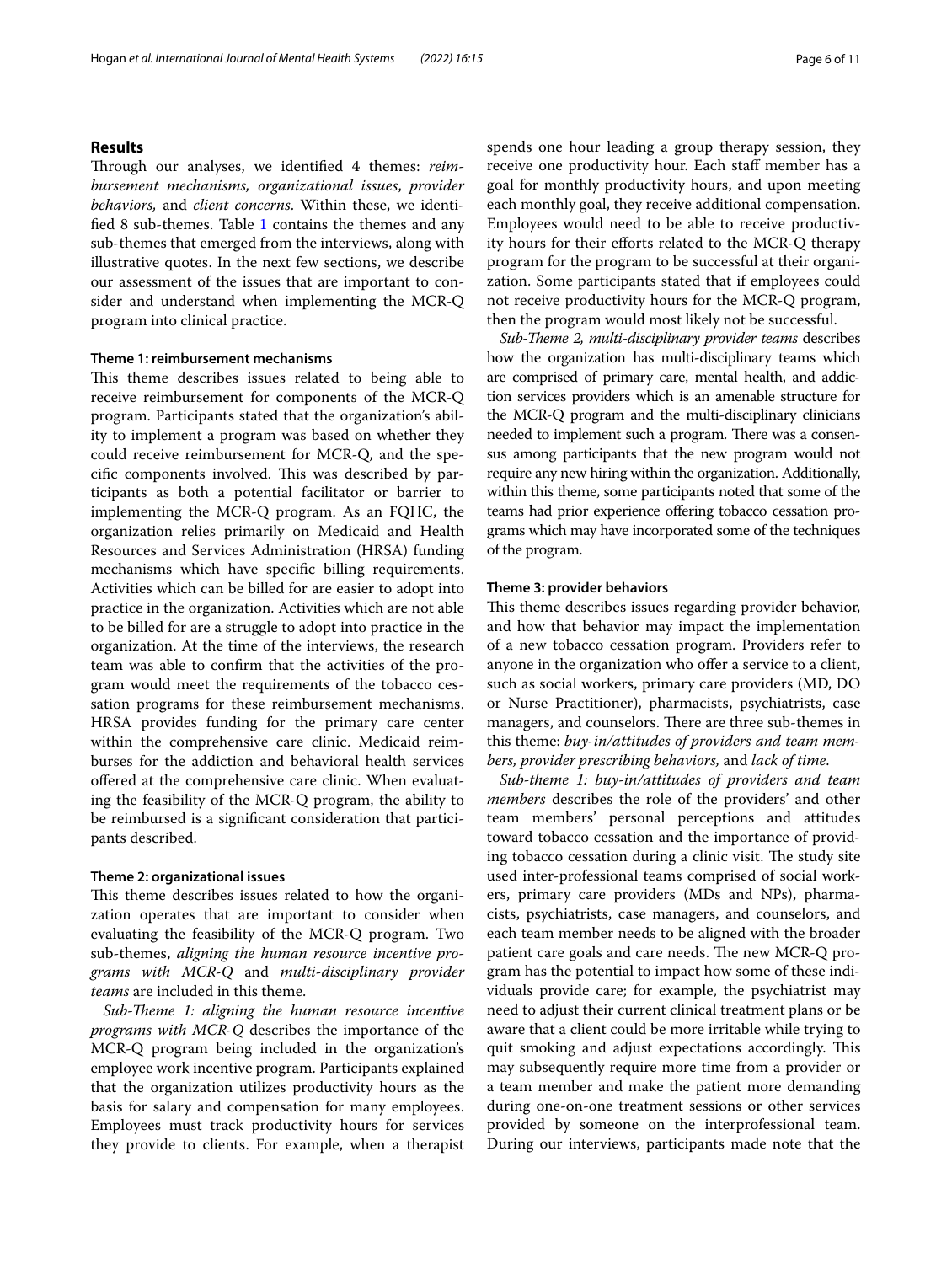program would need to address this issue if it were to be successful. For example, team members suggested that despite their strong relationship with their clients, this intervention would require the cooperation of multiple team members and the belief from all team members that tobacco cessation was important.

*Sub-theme 2: provider prescribing behaviors* describes how the new tobacco cessation program would require providers who are responsible for managing the pharmacological components of a client's treatment to potentially be open to changing the medications they prescribe. Participants indicated that the medications needed as part of the MCR-Q (bupropion, varenicline, or nicotine replacement therapy) program may interact with the current prescriptions used to manage the patients' psychotic-spectrum disorders. Providers, specifcally those with a role in medication management, may have to make these changes if an individual's current medications have interactions with the medications included in the MCQ-R program. Participants described how a vital part of the program being successful will fall on the willingness and ability of prescribing providers to adjust medications, if necessary, due to a person quitting smoking, taking cessation pharmacotherapy, or experiencing an adverse event to a cessation medication  $[32]$  $[32]$  $[32]$ . There was a belief among participants (among both clinicians who prescribe and those who do not have prescribing responsibilities) that providers in their organization get into routines regarding the medications they prefer to prescribe or have certain medications that they prefer over others. This is often based on their personal experience with prescriptions or, as one participant stated, "because we like to use the things we know."

*Sub-theme 3: lack of time* describes how participants stated that a barrier to successful implementation of the tobacco cessation program was a lack of time during their day to devote to adopting the program and incorporating it into their interactions with clients. Participants stated that this would be "one more thing" for them to do, within a long list of job tasks. Participants described being open to the treatment, since quitting smoking was an important issue for their clients, but also expressed difficulty in understanding how they would be able to continue to do what they are already doing while adding another task to their list of responsibilities.

# **Theme 4: client concerns**

Client themes describe perceived issues related to the client population that would impact the implementation of a new tobacco cessation program. Two sub-themes emerged as a part of this theme: *competing client needs and priorities*, and *motivation to quit smoking*.

*Sub-theme 1: competing client needs and priorities* describes how there are competing health and social needs of individuals with psychotic-spectrum disorders who may be seeking tobacco cessation treatment. Study participants expressed that due to the complex health and social needs of their clients, it may not be feasible to address tobacco cessation during client interactions. Many of the clients who receive care at this organization deal with homelessness, food insecurity, legal issues, or have other issues, which they consider higher priority. Additionally, the clients targeted in the MCR-Q intervention often have a co-diagnosis that creates complex health needs. Two participants referenced the "Maslow's hierarchy of needs" with regard to the program and suggested that tobacco cessation may be lower on the hierarchy. For example, a provider explained that when a client comes to a visit and shares that they have recently lost their home and during that process they lost their medications, that visit is spent helping the client fnd a place to live and helping them get re-flls on their medications. These needs make it difficult to prioritize tobacco cessation activities.

*Sub- theme 2: motivation to quit smoking* describes how clients targeted for the MCR-Q treatment may not be interested in quitting smoking and this may make it difficult to recruit individuals to the treatment program. Participants explained that the organization would need to encourage and support clients and educate them about the program to improve the motivation to quit using tobacco products among this client population. Some reasons clients may not be interested include that many enjoy smoking or relate tobacco use to positive symptom management outcomes, which specifcally should be addressed when considering how to get clients to consider the MCR-Q program.

# **Discussion**

This study is responsive to critical gaps in the implementation of tobacco cessation for people with psychoticspectrum disorders—the need for an efective tobacco cessation program, and the need for evidence to support the implementation of such programs within community health centers. Translating what is learned from research into real world settings is far more complex and challenging than it appears [[33\]](#page-9-29). Integrated community health centers face limited fnancial and human resources, making it difficult to have the bandwidth needed to change clinical care practices and implement new care practices [[34\]](#page-9-30). Our findings identify key factors to consider when planning to adopt the MCR-Q program in an integrated community health center. We identifed four themes: *reimbursement mechanisms, organizational issues*, *provider behaviors,* and *client concerns*, which provide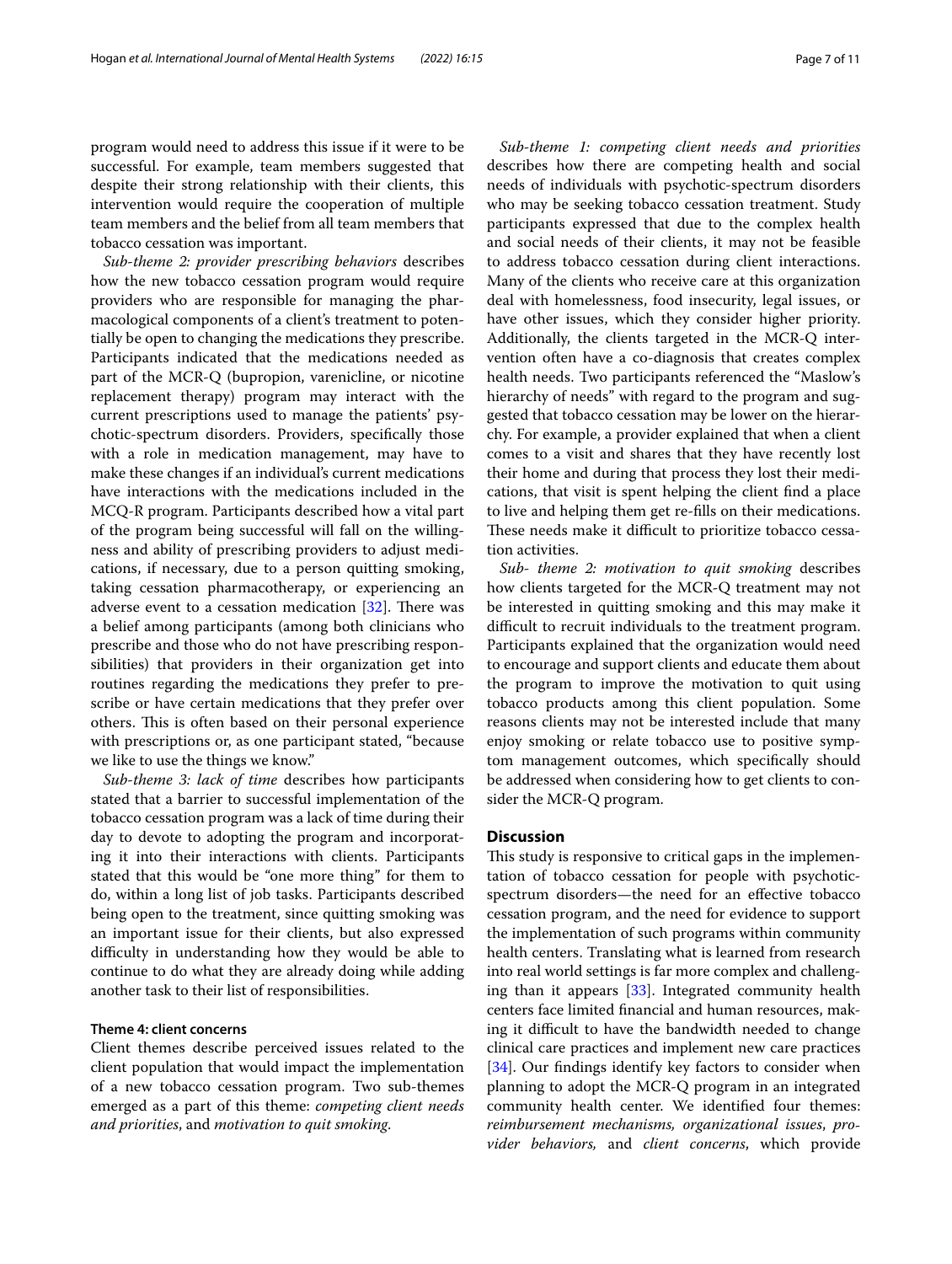insight for leaders planning to implement the MCR-Q program. Our fndings are consistent with implementation science studies which have found that patients, providers, organizations, and the payer environment play a vital role when implementing a new evidence-based practice into care [[35\]](#page-9-31).

Our study found that staff perceive reimbursement mechanisms as being an important factor to consider when evaluating the feasibility of implementing an MCR-Q program. Federal and state policy makers determine HRSA and state Medicaid reimbursement policies, which are responsible for determining the services within the MCR-Q program for which community mental health centers could bill. It is common for community mental health centers to rely on two major revenue sources: HRSA reimbursement for the organization's FQHC activities and Medicaid for mental health and substance abuse services. The MCQ-R program would require a primary care clinician, psychiatrist, or mental health nurse practitioner to prescribe cessation pharmacotherapy, provide medication management, and troubleshoot with clients who may need medication adjustments as a result of either quitting smoking or side efects of the cessation pharmacotherapy. This finding suggests that integrated community health clinics have a strong need for any tobacco cessation programs to work within the already existing reimbursement mechanisms. This would be a key matter for all organizations considering the MCQ-R program.

Next, we identifed two themes which we considered to describe organizational issues that should be evaluated as part of understanding the feasibility of the MCR-Q- program. The bulk of tobacco cessation programs are implemented at primary care offices, substance abuse treatment centers, and mental health clinics. Our study was the frst to examine the feasibility of implementing a combination tobacco cessation therapy in a comprehensive community care clinic which offers integrated mental health, substance abuse treatment, and primary care under a single organizational entity. We found that staff at our organization believed that their organization's multidisciplinary approach to patient care was an added beneft and made their organization a good ft for the MCR-Q program, which incorporates pharmacological with behavioral health interventions into a single treatment.

We also found that participants perceive a struggle to get buy-in from providers, while other employees perceive providers to be very supportive. These findings are consistent with previous studies which have identifed a multitude of barriers to the provision of tobacco cessation programs among clinicians working with underserved communities [\[30](#page-9-26)]. During our interviews, it was suggested that if the community mental health center was going to implement such a program, there needed to be a focus on gaining buy-in and improving the attitude of providers. These findings are in line with research examining clinician perceptions and implementation barriers for tobacco cessation programs in community mental health centers, which has cited discourse suggesting that smoking may help individuals with serious psychotic disorders as it may have a therapeutic component, or quitting smoking may be dangerous for clients as it could put them under stress [\[11,](#page-9-9) [36,](#page-9-32) [37](#page-10-0)]. When considering implementing the MCQ-R program, it is critical for administrators to understand this barrier, as there is not defnitive consensus on treatment initiation within this client population, which may impede the role these providers are willing to play in recommending this treatment or initiating the care. Additional education, or further understanding providers' specifc concerns, could help the organization design educational content and training opportunities to manage this barrier. Further studies looking to implement an MCQ-R program should strongly consider establishing a training mechanism for individuals within the organization to ensure that all individuals along the care continuum are able to understand the benefits of the MCR-Q treatment. This could also ensure that clients are appropriately referred to the program.

Our study identifed that providers may struggle to implement a tobacco cessation program due to the *competing client needs and priorities* they must manage. This fnding is consistent with previous research which has identifed that providers in community mental health centers believe tobacco cessation services are not a priority for their clients  $[11]$  $[11]$ . Yet, previous research found that few mental health providers ask clients about smoking and tobacco cessation readiness [[31\]](#page-9-27). When considering our fnding related to the client needs and the clinician interpretation of their priorities, further research could explore whether or not patient attitudes are impacted by the fact that providers aren't likely to ask clients about smoking and tobacco cessation. Tobacco cessation often takes lots of repeated attempts and engaging with clients multiple times before they decide to partake in cessation programs. Given the target population for the MCR-Q therapy and the unique needs of these individuals, community mental health centers need to think broadly about how they can incentivize their providers to value tobacco cessation assessment (e.g., exploring the topic and interest with clients) and engage with clients about discussions that could lead to the participation in cessation programs. Additionally, when considering our other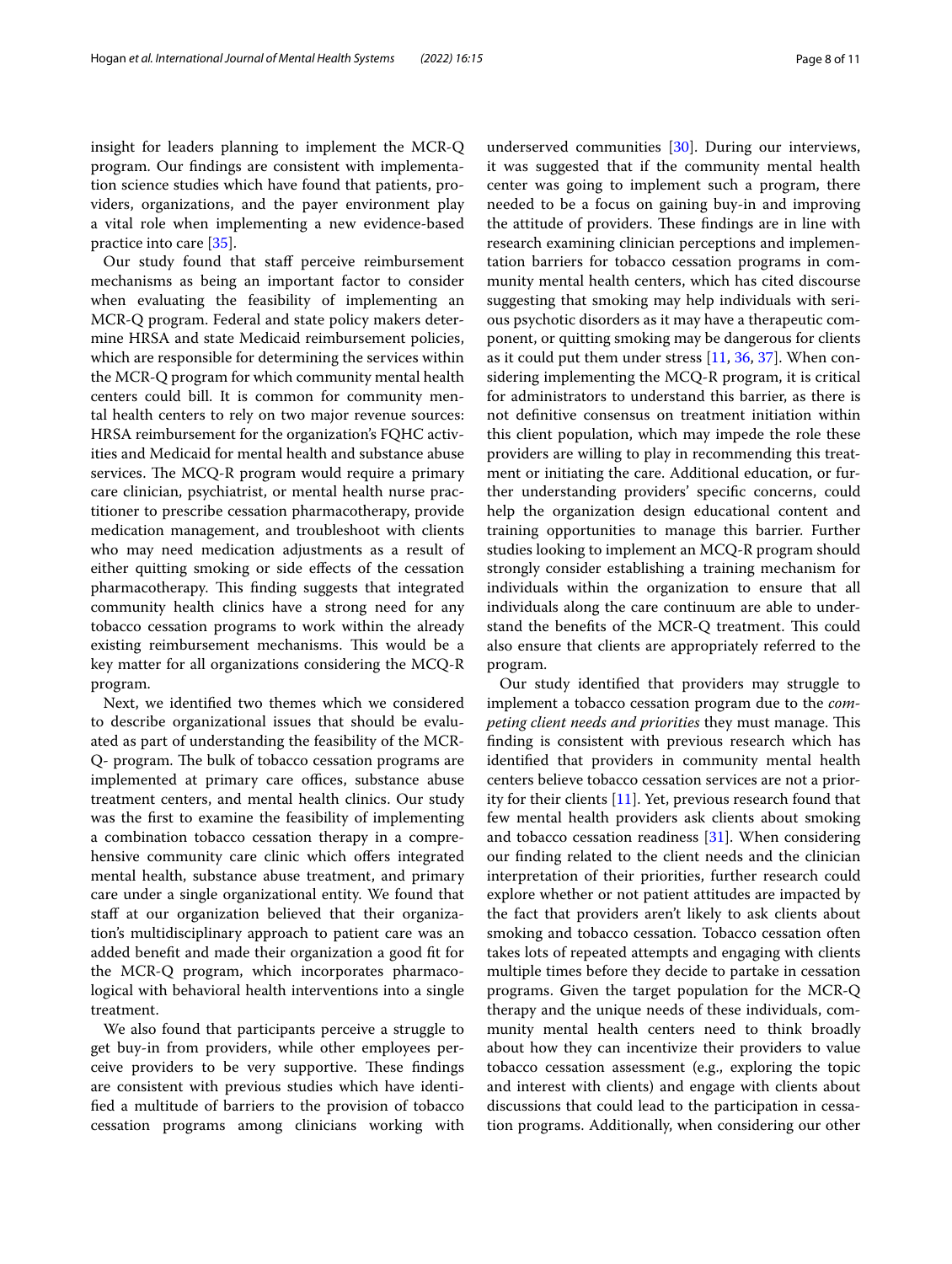fndings regarding the challenges providers face (lack of time), prioritizing tobacco cessation is a challenge in these organizations. Part of the considerations management should consider is how they can potentially alleviate the resource (time) constraint of clinicians so tobacco cessation services can be provided. Finding ways to align the provider with client goals for tobacco cessation and shift the perceptions of providers within community mental health centers must be a consideration when implementing a tobacco cessation program. It is unclear if our fndings are a result of a lack of client readiness or of the personal attitudes of the individuals who participated in our study. It is also not clear if more resources for the provider would mediate this issue and potentially enable the provider to have more time with the patient which could be used to address tobacco cessation.

Our fndings provide valuable insight into the implementation of new clinical programs in community mental health centers. The successful implementation of evidence-based practices in community mental health settings is based on a multitude of implementation domains, such as leadership, workforce, workflow, and reinforcement, and the ratio of barriers and facilitators within an organization [[35](#page-9-31)]. Organizational capabilities, including the time providers have to meet the care needs of clients, the human resource management systems in place to incentivize employee performance, and the types of providers employed, are needed to implement programs for clients with complex mental health needs, such as psychotic-spectrum disorders. Additionally, community mental health centers which do not have large, interdisciplinary teams or the ability to work closely with a client's primary care clinician may not be able to successfully implement the MCR-Q program, or other tobacco cessation programs which include a pharmacology component. Strategizing to overcome these potential barriers should be a key priority for individuals leading the implementation of a tobacco cessation program in community mental health centers.

# **Limitations**

Our frst limitation is that we only conducted interviews with staff at one study site. This meant that there was a limited sample of individuals who met the criteria to be included in our purposeful sampling approach. Given the limited potential pool of participants, this may have infuenced the amount of variability in our participants' responses. In addition, participants were all employed by the community mental health clinic, which may bias their responses to the interview questions. However, they were assured that their responses were anonymous, that all results would be reported in aggregate, that the

organization's leadership would not know they had participated in the study, and that participation would not afect their employment. Lastly, we did not systematically collect information on participants' smoking status or tobacco use history, though some participants voluntarily shared this as part of their responses. We acknowledge that individuals' tobacco use may have impacted their responses to questions regarding the implementation of a tobacco cessation program, and we do not know the extent to which results are indicative of personal factors related to tobacco use.

# **Conclusion**

Overall, this study provides insight into factors that community mental health administrators and leaders should consider when planning to implement a tobacco cessation treatment targeted at clients with serious mental health disorders. When considering our fndings, leaders of community health centers and mental health clinics may want to ensure that, in addition to the tobacco cessation services, the organization engages providers in education and training regarding their attitudes toward tobacco cessation, meets regularly with interdisciplinary team leaders to ensure all elements of the organization's incentive structures are aligned to support success of the program, and ensures that the organization is supporting team members' commitment to such a service.

## **Abbreviations**

MCR: Metacognitive remediation therapy; MCR-Q: Metacognitive remediation therapy to quit.

# **Supplementary Information**

The online version contains supplementary material available at [https://doi.](https://doi.org/10.1186/s13033-022-00517-y) [org/10.1186/s13033-022-00517-y.](https://doi.org/10.1186/s13033-022-00517-y)

<span id="page-8-0"></span>**Additional fle 1.** An evaluation of the feasibility of implementing a novel tobacco dependence treatment program for high-risk individuals into clinical practice within a community mental health center.

#### **Acknowledgements**

The authors gratefully acknowledge the study participants who generously shared their time and insights. We thank the reviewers and editor for their constructive comments.

#### **Authors' contributions**

TH, performed the design of the study, participated in the data collection, carried out the data analysis and drafted the manuscript. AQ participated in the data analyses and drafting the manuscript. AM, AQ, NB and AF participated in the design of the study, recruitment of participants, and redrafted the manuscript. All authors read and approved the fnal manuscript.

## **Funding**

This work was funded through Ohio Department of Health, Grant/Award Number: CSP904017‐01.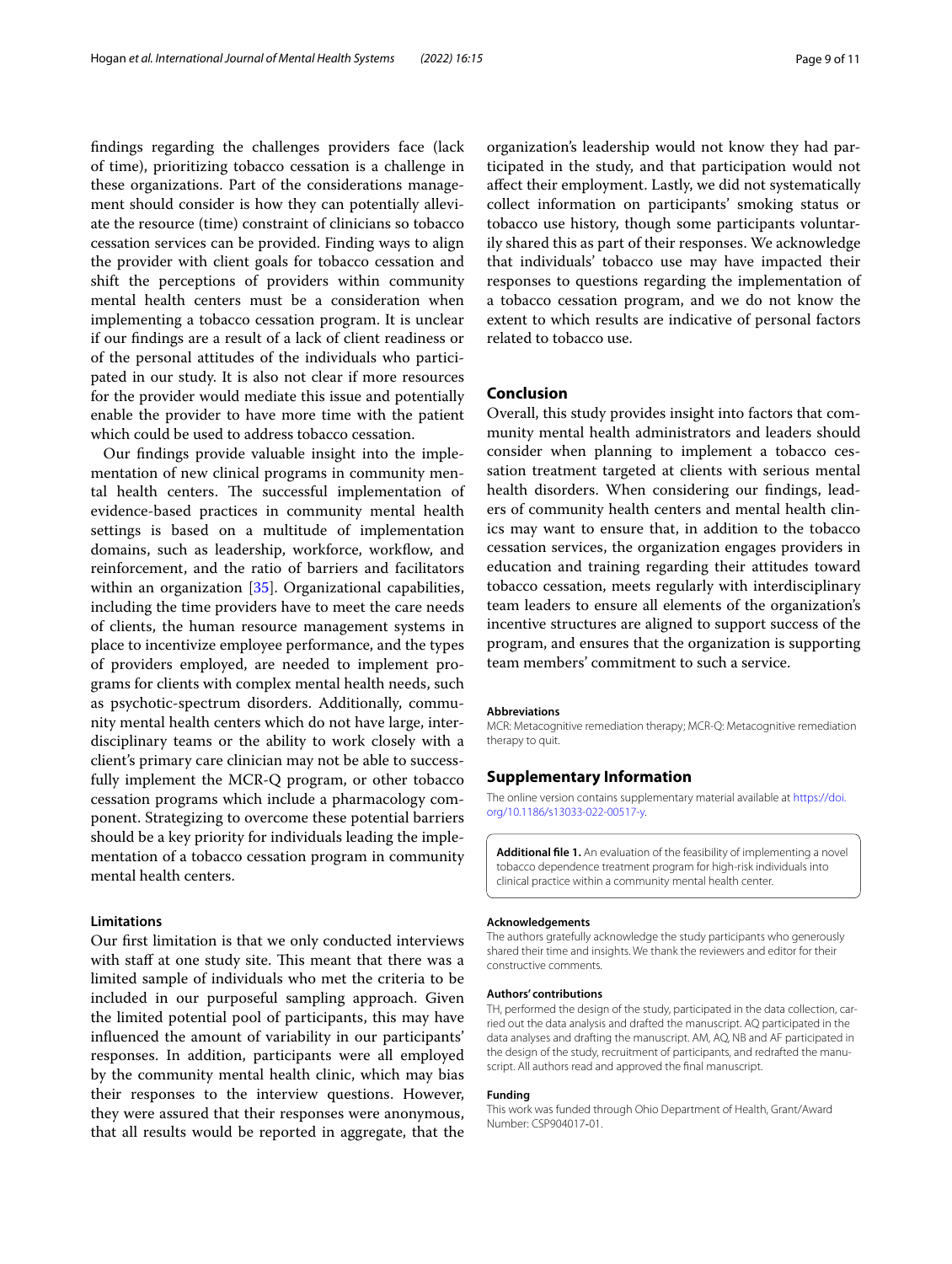### **Availability of data and materials**

The data analyzed during the current study are available from the corresponding authors on reasonable request.

# **Declarations**

#### **Ethics approval and consent to participate**

This study was approved by the State of Ohio IRB, study ID 2017X0036.

#### **Consent for publication**

Informed consent was obtained prior to participation, and each participant received a \$20 Target store gift card for their participation in the study.

#### **Competing interests**

The authors declare that they have no competing interests.

#### **Author details**

<sup>1</sup> Division of Health Services Management and Policy, College of Public Health, The Ohio State University, 1841 Neil Ave, Columbus, OH 43085, USA. <sup>2</sup> Division of Population Sciences, Department of Health Behavior, Roswell Park Comprehensive Cancer Center, 665 Elm Street, Buffalo, NY 14203, USA. <sup>3</sup> Department of Psychiatry and Behavioral Health, College of Medicine, The Ohio State University, 1670 Upham Dr., Columbus, OH 43210, USA. <sup>4</sup>Division of Epidemiology, College of Public Health, The Ohio State University, 1841 Neil Ave, Columbus, OH 43210, USA.

# Received: 11 May 2021 Accepted: 13 January 2022 Published online: 20 February 2022

#### **References**

- <span id="page-9-0"></span>1. Prochaska JJ. Smoking and mental illness—breaking the link. N Engl J Med. 2011;365(3):196–8.
- <span id="page-9-1"></span>2. Callaghan RC, Veldhuizen S, Jeysingh T, et al. Patterns of tobacco-related mortality among individuals diagnosed with schizophrenia, bipolar disorder, or depression. J Psychiatr Res. 2014;48(1):102–10.
- <span id="page-9-2"></span>3. Saha S, Chant D, McGrath J. A systematic review of mortality in schizophrenia: is the diferential mortality gap worsening over time? Arch Gen Psychiatry. 2007;64(10):1123–31.
- <span id="page-9-3"></span>4. De Leon J, Diaz FJ. A meta-analysis of worldwide studies demonstrates an association between schizophrenia and tobacco smoking behaviors. Schizophr Res. 2005;76(2–3):135–57.
- 5. Dickerson F, Stallings CR, Origoni AE, et al. Cigarette smoking among persons with schizophrenia or bipolar disorder in routine clinical settings, 1999–2011. Psychiatr Serv. 2013;64(1):44–50.
- <span id="page-9-4"></span>6. McClave AK, McKnight-Eily LR, Davis SP, Dube SR. Smoking characteristics of adults with selected lifetime mental illnesses: results from the 2007 National Health Interview Survey. Am J Public Health. 2010;100(12):2464–72.
- <span id="page-9-5"></span>7. Clarke TC, Ward BW, Freeman G, Schiller JS. Early release of selected estimates based on data from the January–March 2015 National Health Interview Survey. Natl Center Health Stat*.* 2015:1–120.
- <span id="page-9-6"></span>8. Evins AE, Cather C, Laffer A. Treatment of tobacco use disorders in smokers with serious mental illness: toward clinical best practices. Harv Rev Psychiatry. 2015;23(2):90.
- <span id="page-9-7"></span>9. Brown CH, Medoff D, Dickerson FB, et al. Factors influencing implementation of smoking cessation treatment within community mental health centers. J Dual Diagn. 2015;11(2):145–50.
- <span id="page-9-8"></span>10. Himelhoch S, Riddle J, Goldman HH. Barriers to implementing evidencebased smoking cessation practices in nine community mental health sites. Psychiatr Serv. 2014;65(1):75–80.
- <span id="page-9-9"></span>11. Sheals K, Tombor I, McNeill A, Shahab L. A mixed-method systematic review and meta-analysis of mental health professionals' attitudes toward smoking and smoking cessation among people with mental illnesses. Addiction. 2016;111(9):1536–53.
- <span id="page-9-10"></span>12. Breitborde N, Meier M. Cognition in frst-episode psychosis: from phenomenology to intervention. Curr Psychiatry Rev. 2016;12(4):306–18.
- <span id="page-9-11"></span>13. Adler LE, Olincy A, Waldo M, et al. Schizophrenia, sensory gating, and nicotinic receptors. Schizophr Bull. 1998;24(2):189–202.
- 14. Kumari V, Postma P. Nicotine use in schizophrenia: the self medication hypotheses. Neurosci Biobehav Rev. 2005;29(6):1021–34.
- <span id="page-9-12"></span>15. Leonard S, Adler L, Benhammou K, et al. Smoking and mental illness. Pharmacol Biochem Behav. 2001;70(4):561–70.
- <span id="page-9-13"></span>16. Tsoi DT, Porwal M, Webster AC. Interventions for smoking cessation and reduction in individuals with schizophrenia. Cochrane Database Syst Rev*.* 2013(2).
- <span id="page-9-14"></span>17. Breitborde NJ, Dawson SC, Woolverton C, et al. A randomized controlled trial of cognitive remediation and d-cycloserine for individuals with bipolar disorder. BMC Psychol. 2014;2(1):1–9.
- <span id="page-9-15"></span>18. Breitborde NJ, Woolverton C, Dawson SC, et al. Meta-cognitive skills training enhances computerized cognitive remediation outcomes among individuals with frst-episode psychosis. Early Interv Psychiatry. 2017;11(3):244–9.
- <span id="page-9-16"></span>19. Pine JG, Moe AM, Wastler HM, Breitborde NJ. Improvements in metacognition mediate the effect of metacognitive remediation therapy: a non-randomized controlled study among individuals with first-episode psychosis. Early Intervention Psychiatry*.* 2021.
- <span id="page-9-17"></span>20. Breitborde NJ, Keller-Hamilton B, Moe AM, et al. An open trial of metacognitive remediation therapy and pharmacotherapy to promote smoking cessation among individuals with psychotic-spectrum disorders. J Smoking Cessation. 2021;2021:1.
- <span id="page-9-18"></span>21. Muilenburg JL, Laschober TC, Eby LT. Organizational factors as predictors of tobacco cessation pharmacotherapy adoption in addiction treatment programs. J Addict Med. 2014;8(1):59.
- <span id="page-9-23"></span>22. Fuller BE, Guydish J, Tsoh J, et al. Attitudes toward the integration of smoking cessation treatment into drug abuse clinics. J Subst Abuse Treat. 2007;32(1):53–60.
- <span id="page-9-20"></span>23. Malte CA, McFall M, Chow B, Beckham JC, Carmody TP, Saxon AJ. Survey of providers' attitudes toward integrating smoking cessation treatment into posttraumatic stress disorder care. Psychol Addict Behav. 2013;27(1):249.
- 24. Wills TA, Knight R, Williams RJ, Pagano I, Sargent JD. Risk factors for exclusive e-cigarette use and dual e-cigarette use and tobacco use in adolescents. Pediatrics. 2015;135(1):e43–51.
- <span id="page-9-19"></span>25. Rogers ES, Gillespie C, Smelson D, Sherman SE. A qualitative evaluation of mental health clinic staff perceptions of barriers and facilitators to treating tobacco use. Nicotine Tob Res. 2018;20(10):1223–30.
- <span id="page-9-21"></span>26. Control CfD, Prevention. Behavioral risk factor surveillance system 2011. 2017 Available on-line at: [https://www.cdcgov/brfss/brfssprevalence/index](https://www.cdcgov/brfss/brfssprevalence/indexhtml) [html](https://www.cdcgov/brfss/brfssprevalence/indexhtml). 2011.
- <span id="page-9-22"></span>27. Croghan TW, Brown JD. Integrating mental health treatment into the patient centered medical home. Agency for Healthcare Research and Quality Rockville, 2010.
- <span id="page-9-24"></span>28. Palinkas LA, Horwitz SM, Green CA, Wisdom JP, Duan N, Hoagwood K. Purposeful sampling for qualitative data collection and analysis in mixed method implementation research. Adm Policy Ment Health Ment Health Serv Res. 2015;42(5):533–44.
- <span id="page-9-25"></span>29. Creswell JW. Qualitative inquiry and research design: choosing among fve Tradition. 1998.
- <span id="page-9-26"></span>30. Grady MP. Qualitative and action research: a practitioner handbook. Phi Delta Kappa International; 1998.
- <span id="page-9-27"></span>31. Lincoln YS, Guba EG, Pilotta J. Naturalistic inquiry Newbury Park. Sage; 1985.
- <span id="page-9-28"></span>32. Zullino D, Delessert D, Eap C, Preisig M, Baumann P. Tobacco and cannabis smoking cessation can lead to intoxication with clozapine or olanzapine. Int Clin Psychopharmacol. 2002;17(3):141–3.
- <span id="page-9-29"></span>33. Brownson RC, Colditz GA, Proctor EK. Dissemination and implementation research in health: translating science to practice. Oxford University Press; 2017.
- <span id="page-9-30"></span>34. Silva P, Ferreira A. Performance management in primary healthcare services: evidence from a feld study. Qualitative Research in Accounting & Management. 2010.
- <span id="page-9-31"></span>35. Torrey WC, Bond GR, McHugo GJ, Swain K. Evidence-based practice implementation in community mental health settings: the relative importance of key domains of implementation activity. Adm Policy Ment Health Ment Health Serv Res. 2012;39(5):353–64.
- <span id="page-9-32"></span>36. Johnson JL, Malchy LA, Ratner PA, et al. Community mental healthcare providers' attitudes and practices related to smoking cessation interventions